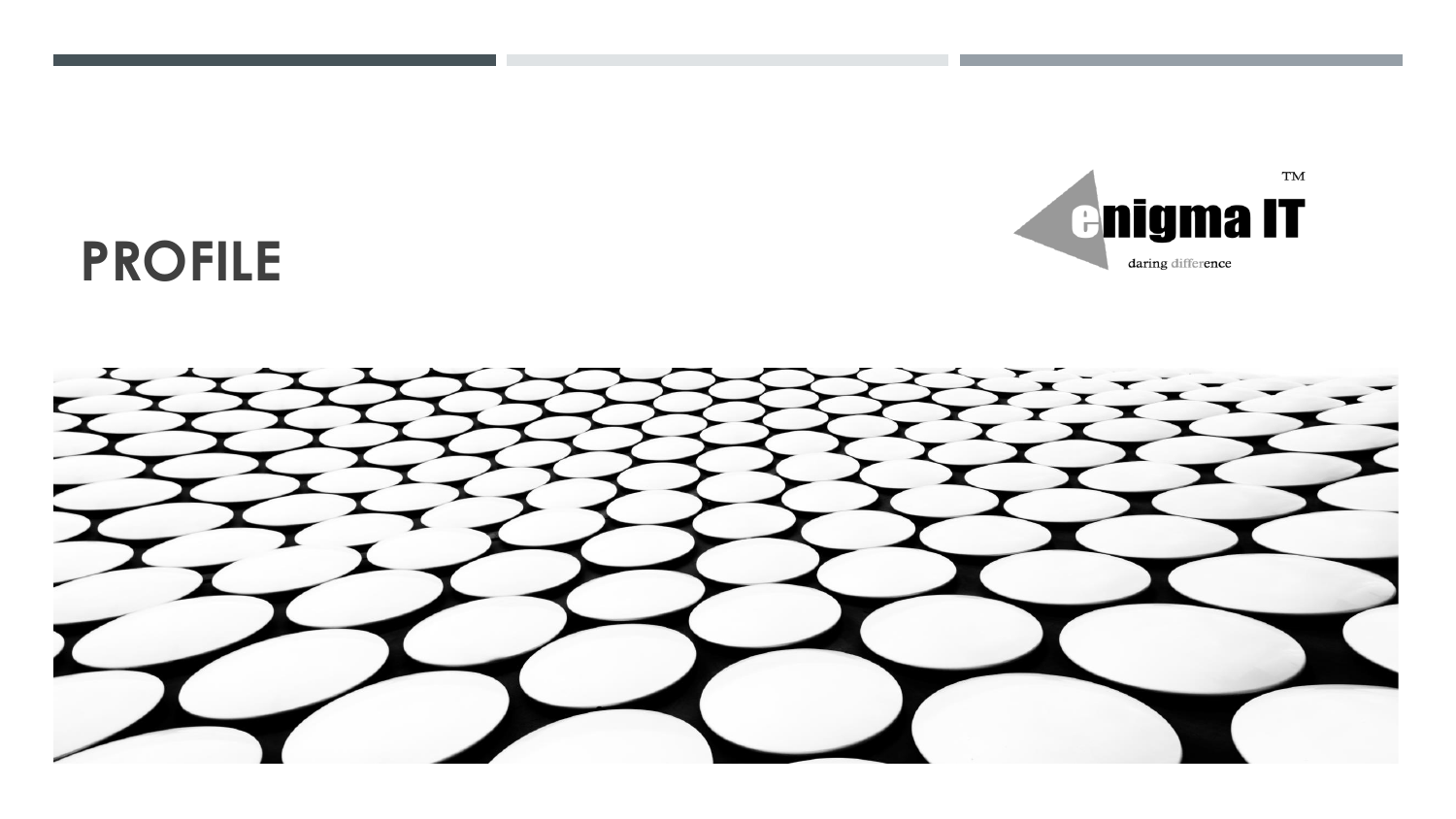### **WHO WE ARE**

**L**ed by <sup>a</sup> passionate programmer, enigma IT was founded on <sup>2010</sup> to basically provide cutting edge solutions to everyday problems.

Run by a team of thoughtful, young and vibrant Software, Systems, and Networking Engineers across the globe, the company is able to provide seemingly simple solutions to otherwise complex problems using cutting-edge technology in ways that are sometimes mindbugling.

The passion and professionalism behind the company and the love for what we do has led us to be endeared by a number of clients to whom we have become a reliable solutions provider and support system.

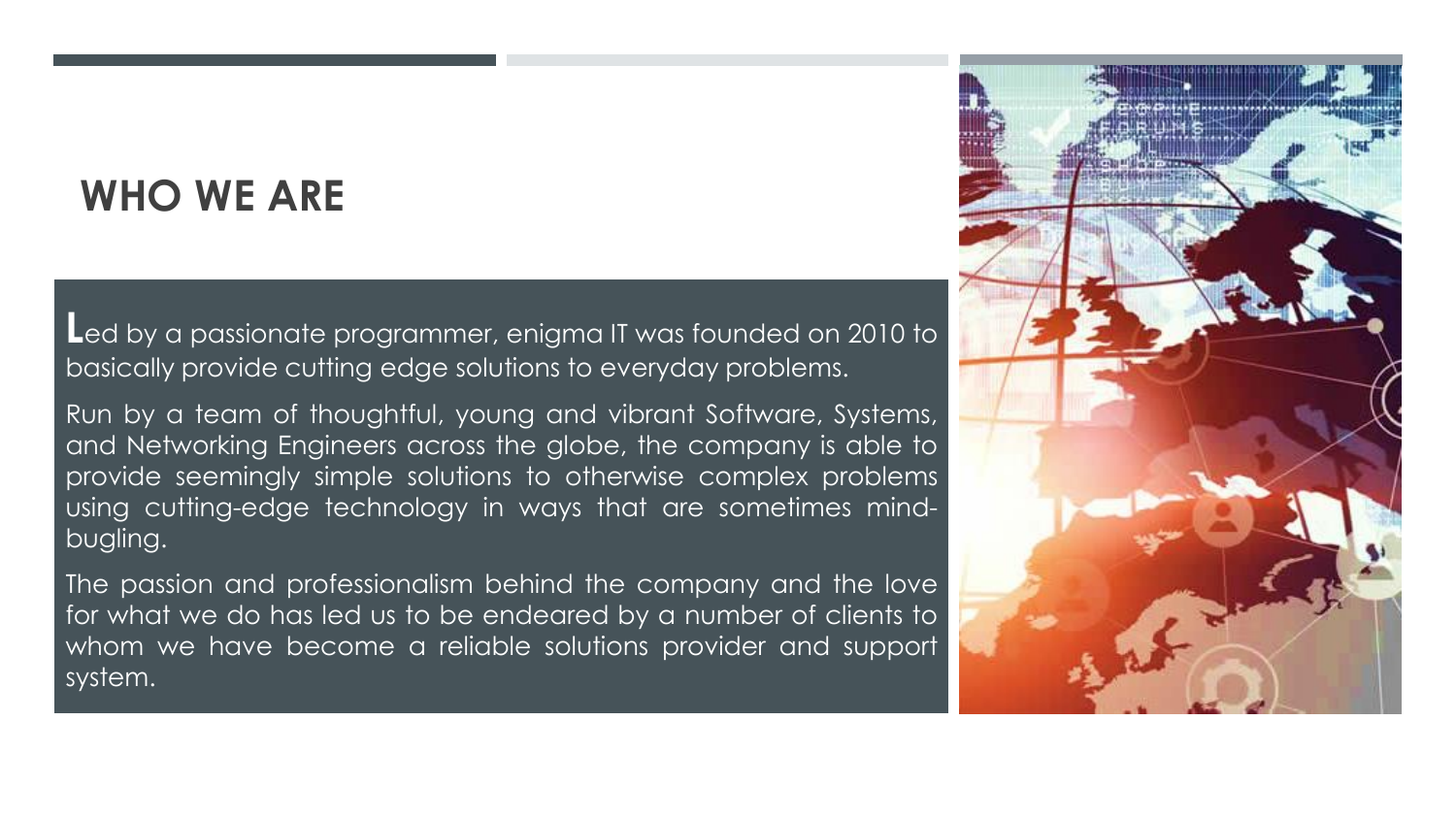## **LEADERSHIP**

**NANA KWABENA KWARTENG** Team Leader

**YAYRA KWARTENG** Group HR

**JEREMIAH LESLIE KWARTENG** Senior Software Developer

> **YAHAYA GHANIU** Projects Manager

**GLORIA MANTE** Business Development

**SAMPSON BUEH** Projects Supervisor

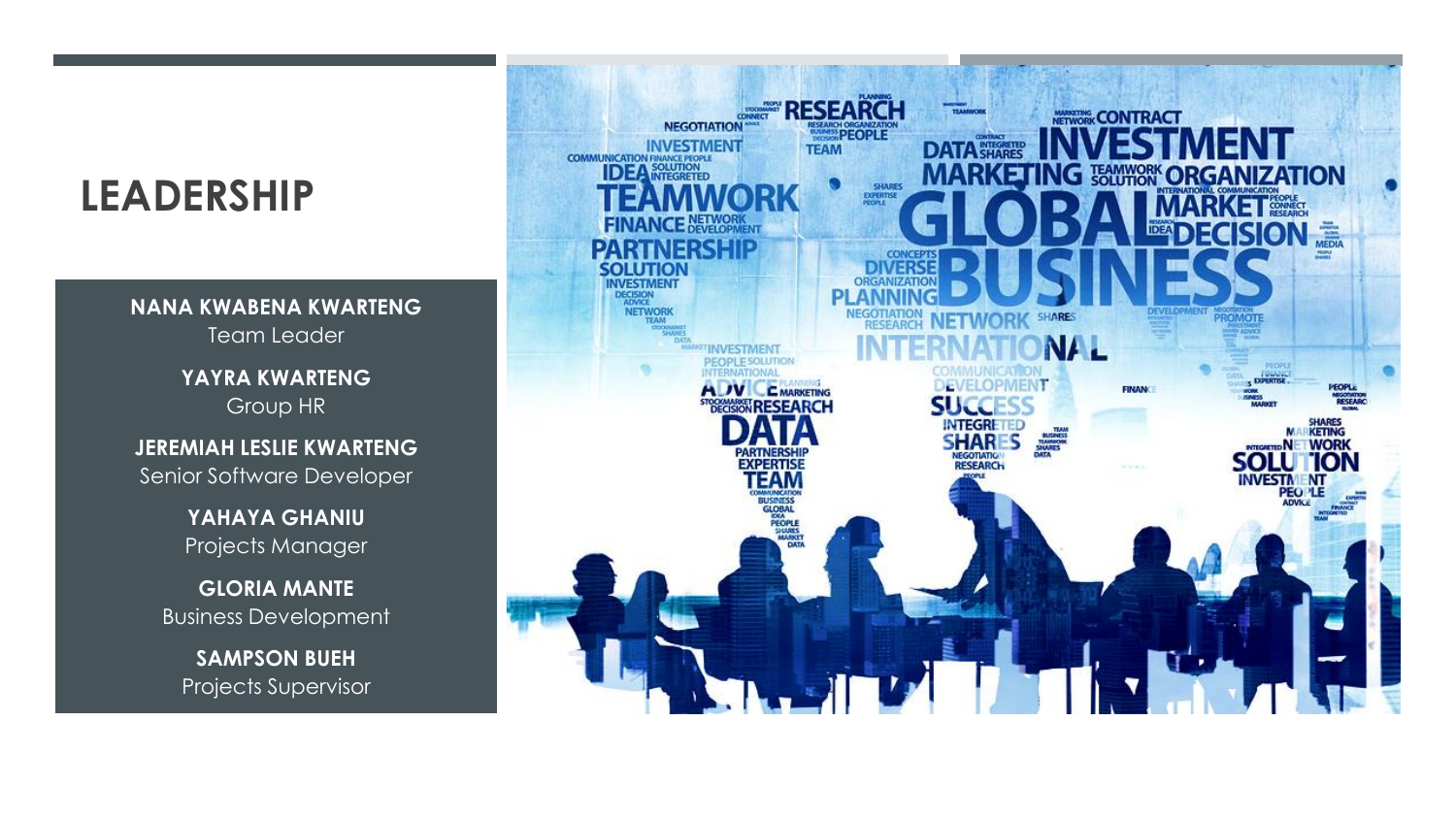#### **OUR PROMISE**

To solve all problems presented to us with all available cutting-edge technology to ensure Client Satisfaction.

> **OUR VALUES** Enlighten **Nurture** Ingenious Growth Maturity Assertive

**OUR MISSION** To solve problems with technology

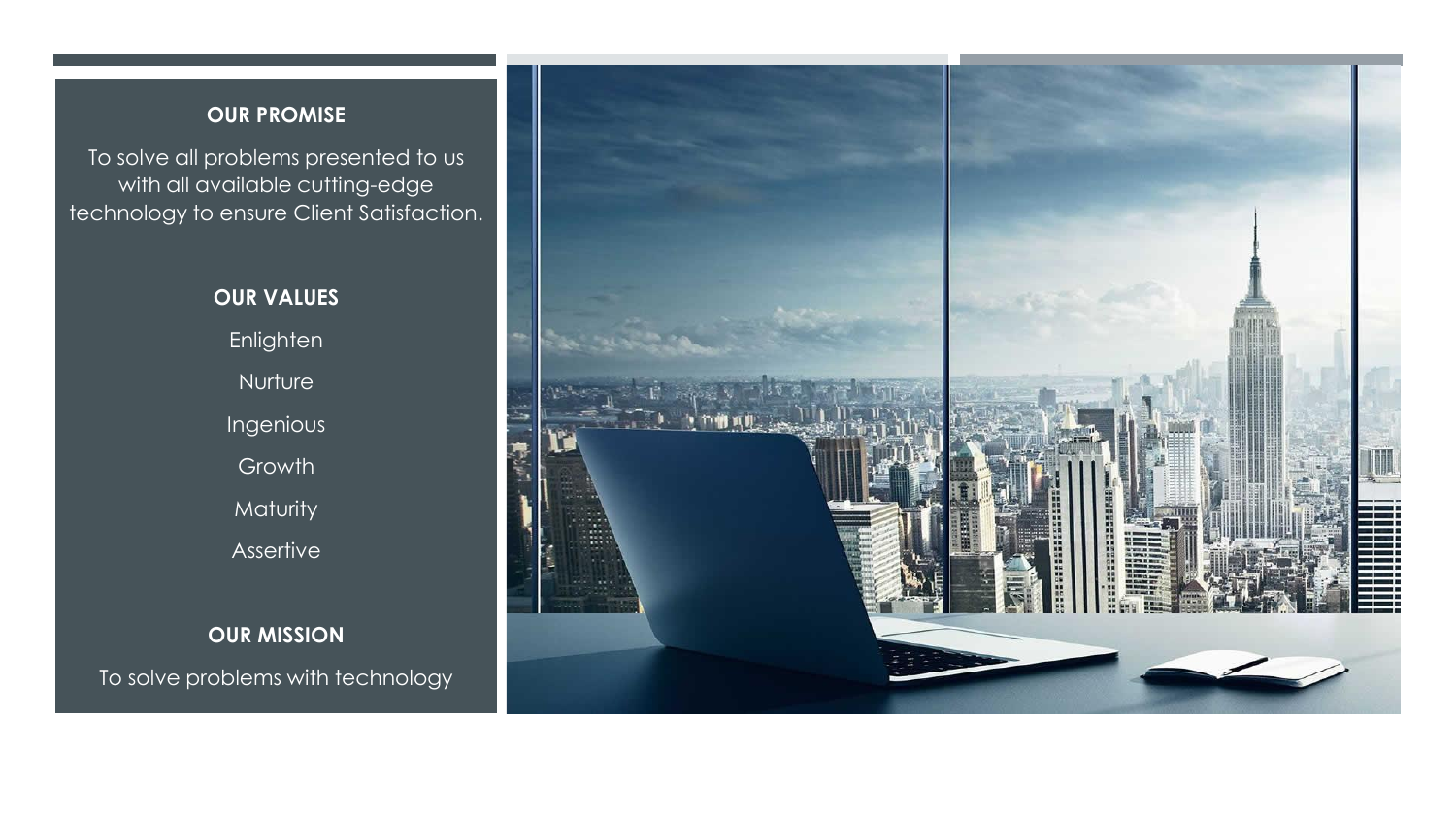## **PRODUCTS**

Cooked! And Ready-To-Serve Solutions for your Business.

### **CUSTOMER RELATIONSHIP MANAGEMENT (CRM) SOFTWARE**

### from **\$999**

Keep in constant touch with your Customers at all times.

#### **SUB MODULES**

**Toll-Free Calls from \$9.99**

**Call Center Solution from \$199**

### **PROPERTY MANAGEMENT SOFTWARE (PMS)**

### from **\$4,999**

Manage your hotel with ease from all over the world with our Cloud-Based Property Management software.

### **SUB MODULES**

**Channel Manager from \$999**

**Reputation Manager from \$1,199**

#### **BUSINESS MANAGEMENT SUITE (BMS)**

### from **\$3,999**

Manage your business with ease from all over the world with our Cloud-Based Business Management Suite.

#### **SUB MODULES**

**Accounting Software from \$999 Electronic Invoicing Software from \$999 HR & Attendance Software from \$999 Inventory Management Software from \$999 Point Of Sale Software (POS) from \$999**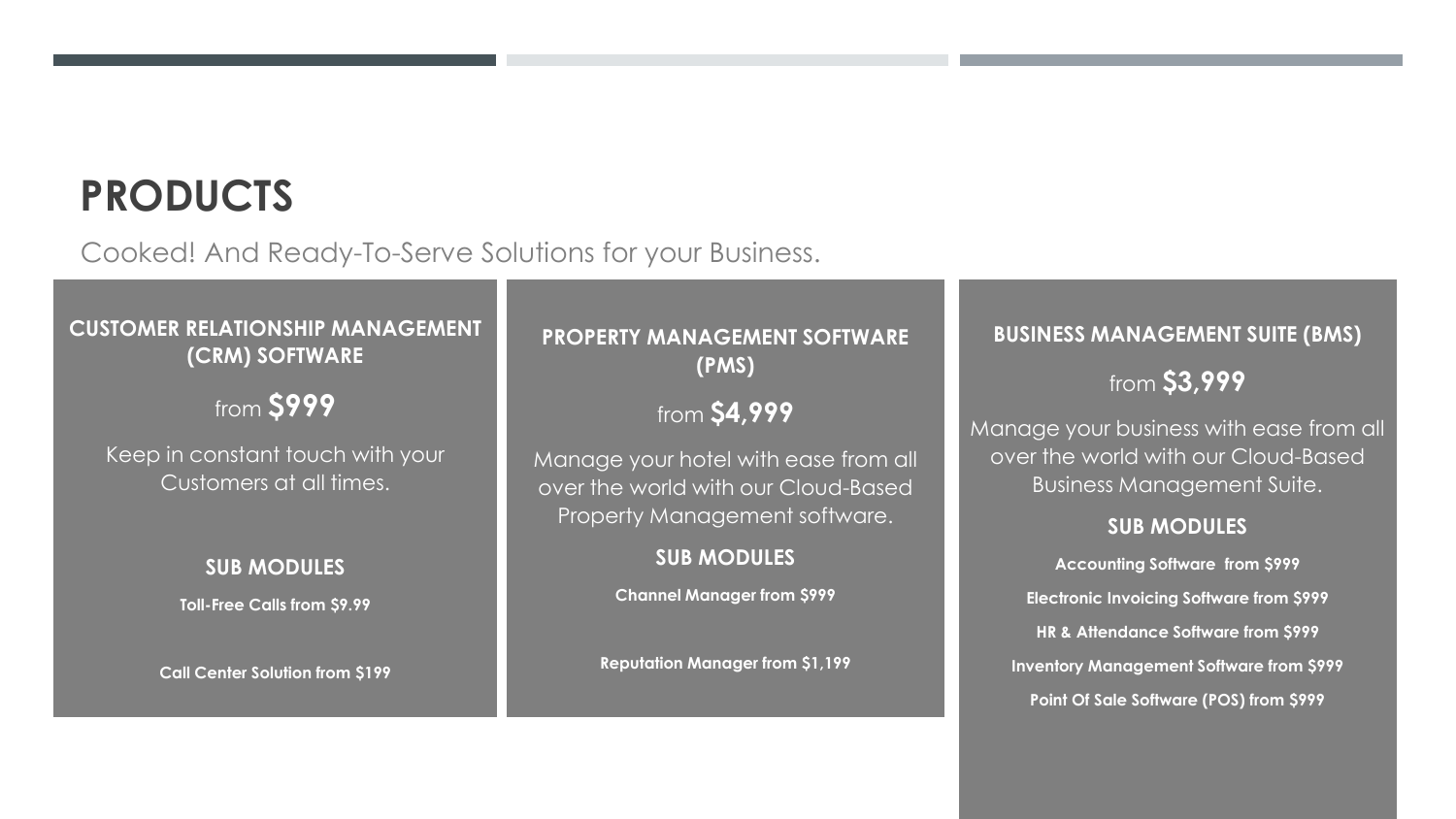

# **SERVICES**

It's always been our pleasure to serve you to the best of our abilities.

#### **SOFTWARE**

- ❑ **Website Development**
- ❑ **Custom Application Development**
- ❑ **IOS App Development**
- ❑ **Android App Development**

#### **PAAS SERVICES**

- ❑ **Search Engine Optimization**
- ❑ **E-Commerce Management**
- ❑ **Reputation Management**
- ❑ **Social Media Management**
- ❑ **Internet Marketing**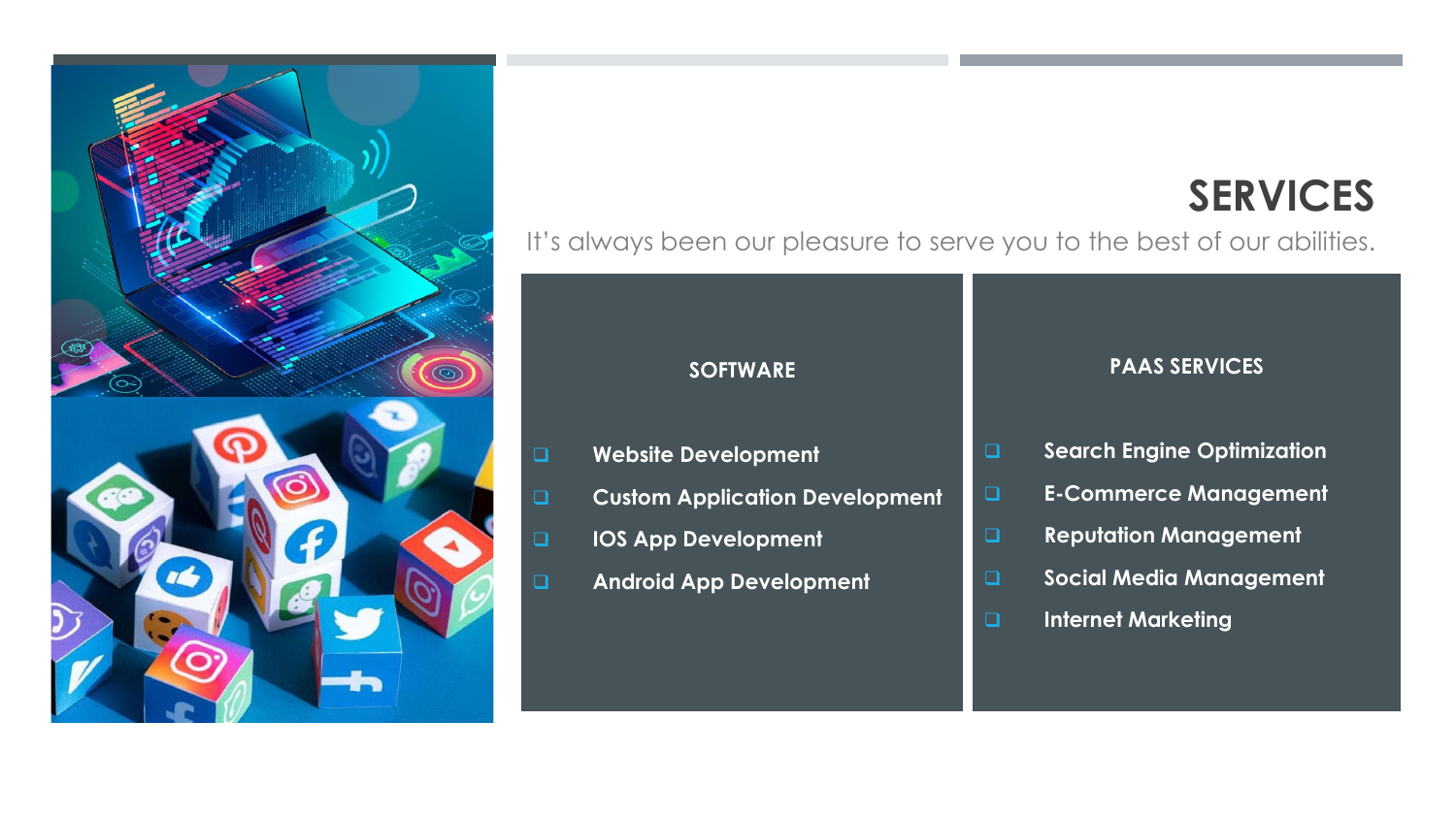## **SERVICES**

It's always been our pleasure to serve you to the best of our abilities.

### **NETWORKING**

- ❑ **LAN Setup & Configuration**
- ❑ **WAN Setup & Configuration**
- ❑ **CCTV Setup & Configuration**
- ❑ **Telephone System Setup & Configuration**
- ❑ **Fire Alarm Setup & Configuration**
- ❑ **Access Control Setup & Configuration**

#### **HARDWARE**

- ❑ **Laptops**
- ❑ **Desktop Computers**
- ❑ **Printers**
- ❑ **CCTV Cameras**
- ❑ **Biometric Door Locks**



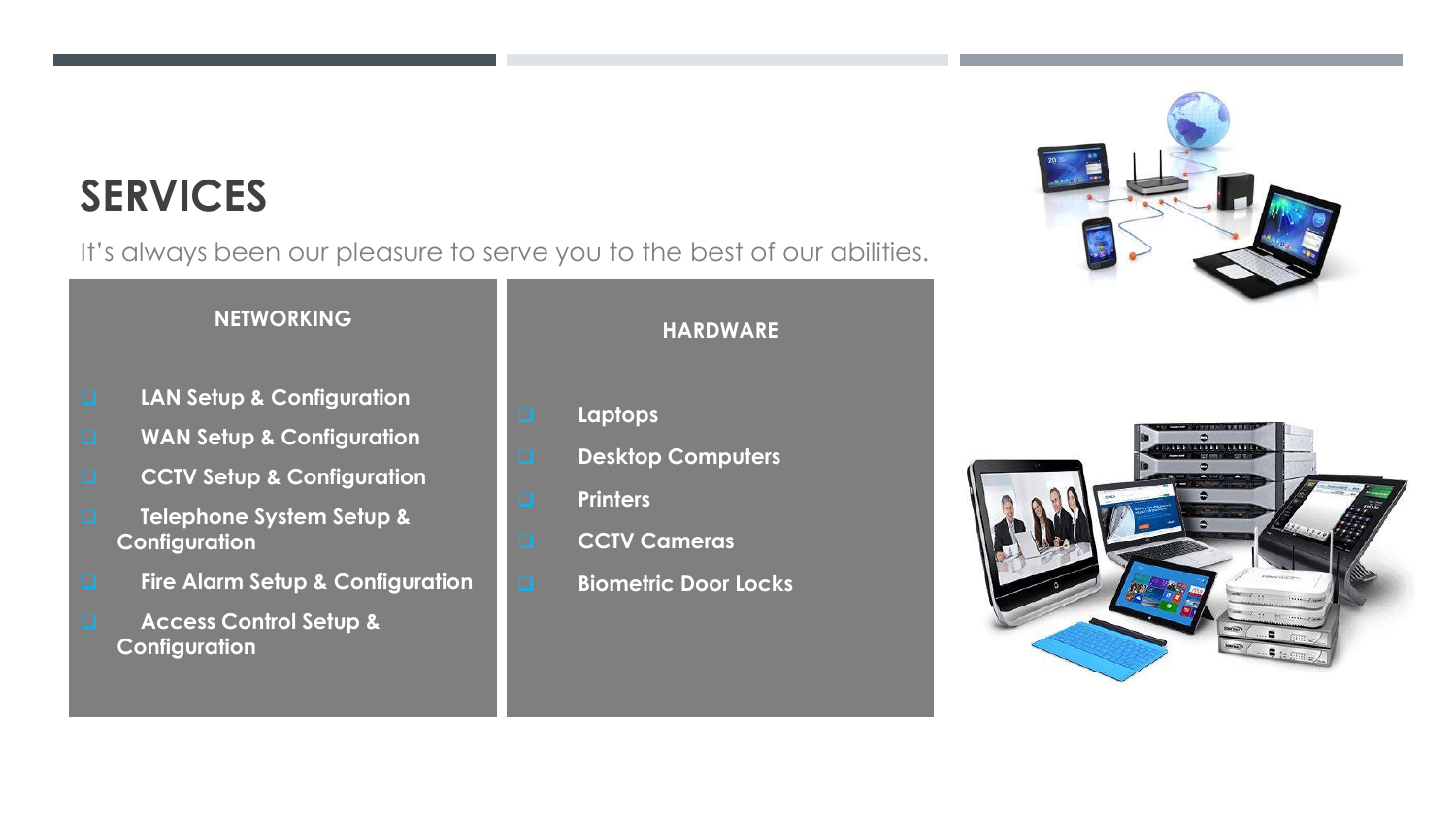### **LANGUAGES TRUSTED BRANDS SOME SATISFIED CLIENTS**



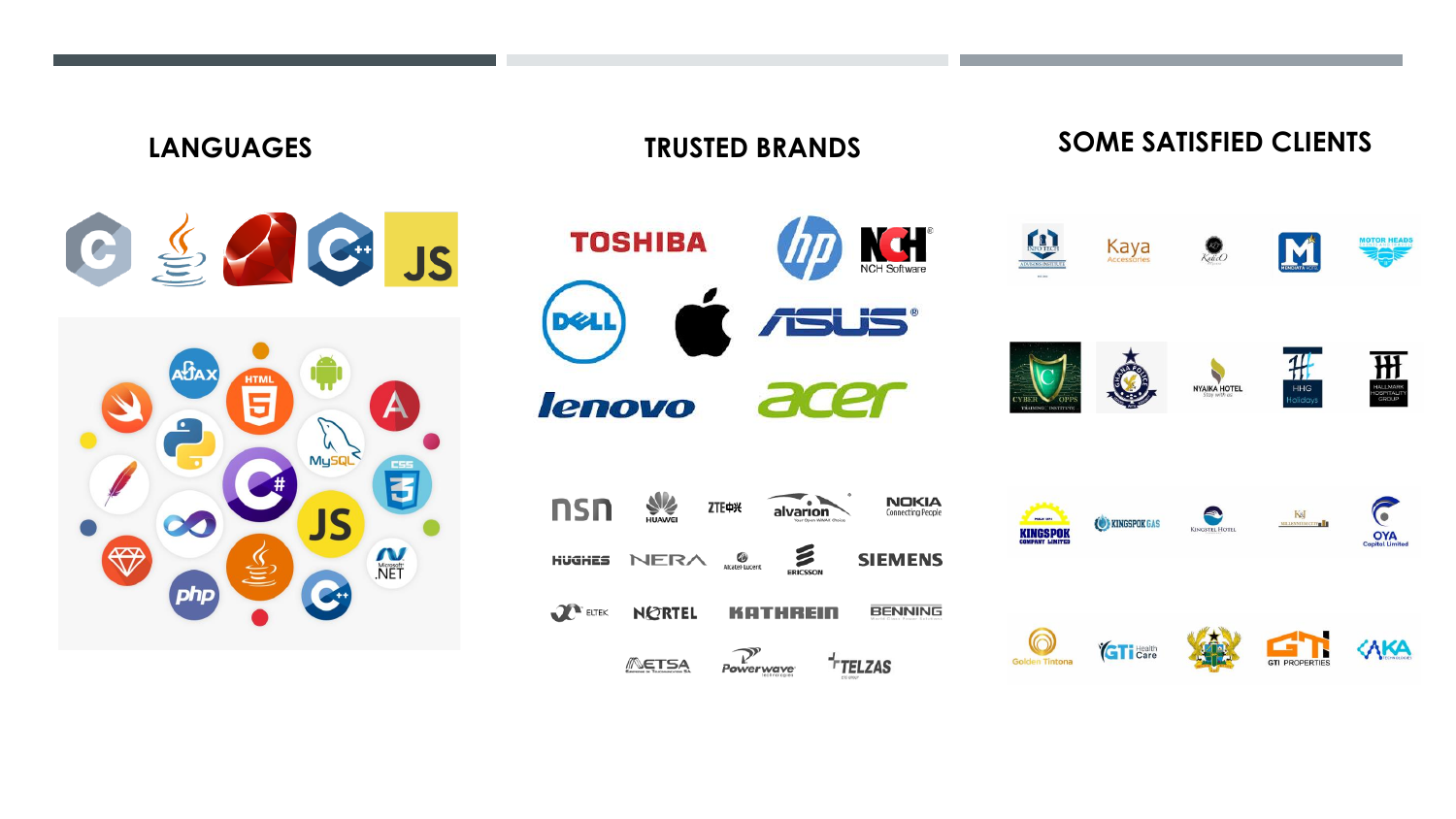# **GET SOCIAL**

Connect with us on Social Media



### **@enigmaitafrica**